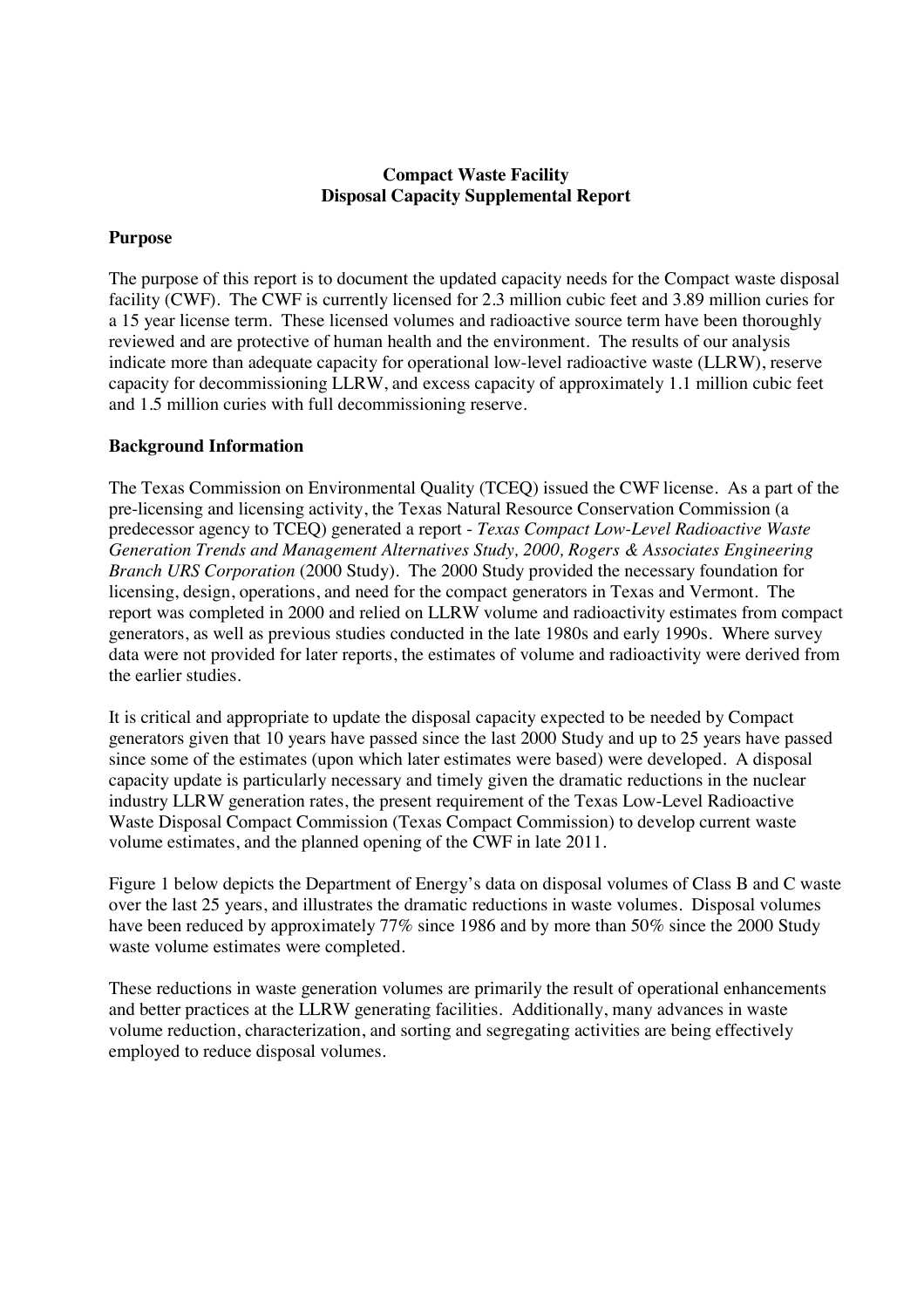

**Figure 1 Commercial Class B and C Disposal Volume**

#### **License Application Volume and Radioactivity**

The 2000 Study stated that Rogers and Associates Engineering (RAE) "*projected the LLRW volume that would require management over the next 35 years to be about 2.7 million cubic feet. Of this, only about 660,000 cubic feet is operational LLRW, the balance resulting from nuclear power plant decommissioning activities. Nuclear electric utilities of the Texas Compact generate about 70 percent of all operational LLRW volume, with academic generators adding another 14 percent of the volume. Nuclear electric utilities of the Texas Compact generate over 95 percent of the total radioactive inventory generated.*"

(Note: WCS uses the performance assessment volume rounded to 2.8 million cubic feet)

When the WCS application for a LLRW waste disposal license was prepared in 2003, the waste volume estimates in the 2000 Study were used as a baseline to develop the waste volume estimates in the license application (LA). Ultimately, the amount of LLRW included in the LA was 2.8 million cubic feet. At the time, this was the best available estimate. Since then, WCS has refined the LLRW volume estimates, and its review indicates that the volumes in the 2000 study overestimated the required Compact volumes.

Using the waste volume data from the 2000 study, Figures 2 and 3 depict the contributions to volume and radioactivity by the class of waste and the waste generating activity from the WCS LA, which was based on the RAE 2000 Study. Clearly, the decontamination and decommissioning (D&D) of the five Compact reactors is the most significant contributor to the volume and curie capacity needs.

Source: U.S.DOE MIMS database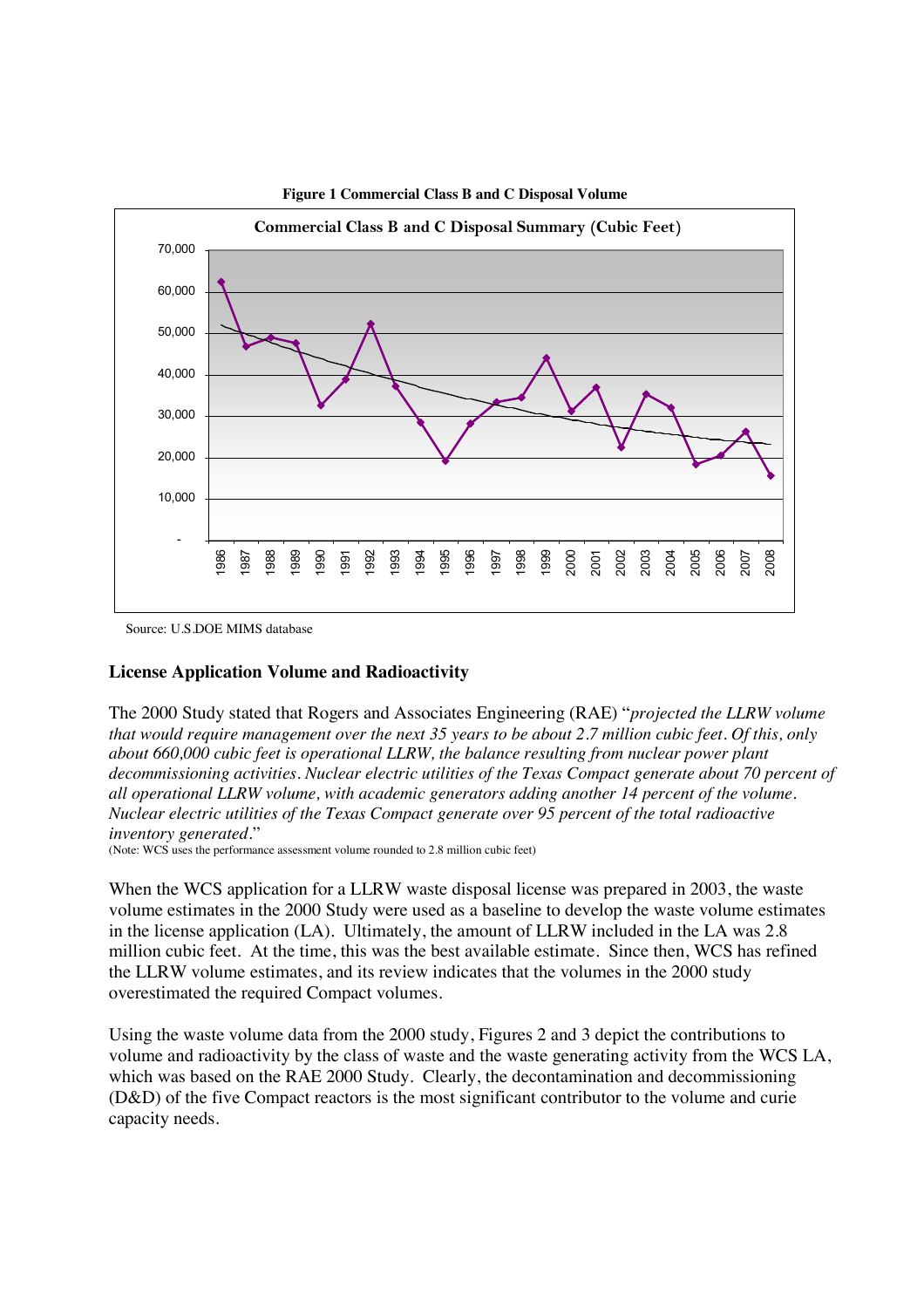

Source: LA Vol. 2 App. 8 Table 8.2-3 Source: LA Vol. 2 App. 8 Table 8.2-5

Figures 4 and 5 depict the contribution to volume and radioactivity from decommissioning from the South Texas Plant (STP), Comanche Peak (CP), and Vermont Yankee (VY) by class of waste. As stated previously, the 2000 Study relied on information available at the time. Based on updated information from the utility reports to the Texas Compact Commission, the current LLRW disposal needs related to decommissioning the facilities has been significantly reduced. Both Comanche Peak and South Texas are two unit Pressurized Water Reactors of similar size and Vermont Yankee is a single unit Boiling Water Reactor.



Source: LA Vol. 2 App. 8 Table 8.2-3 Source: LA Vol. 2 App. 8 Table 8.2-5





More up-to-date information is available from recent operational history (2000 to 2010), updated reporting requirements associated with the D&D of nuclear facilities, and the associated NRC review of decommissioning funds.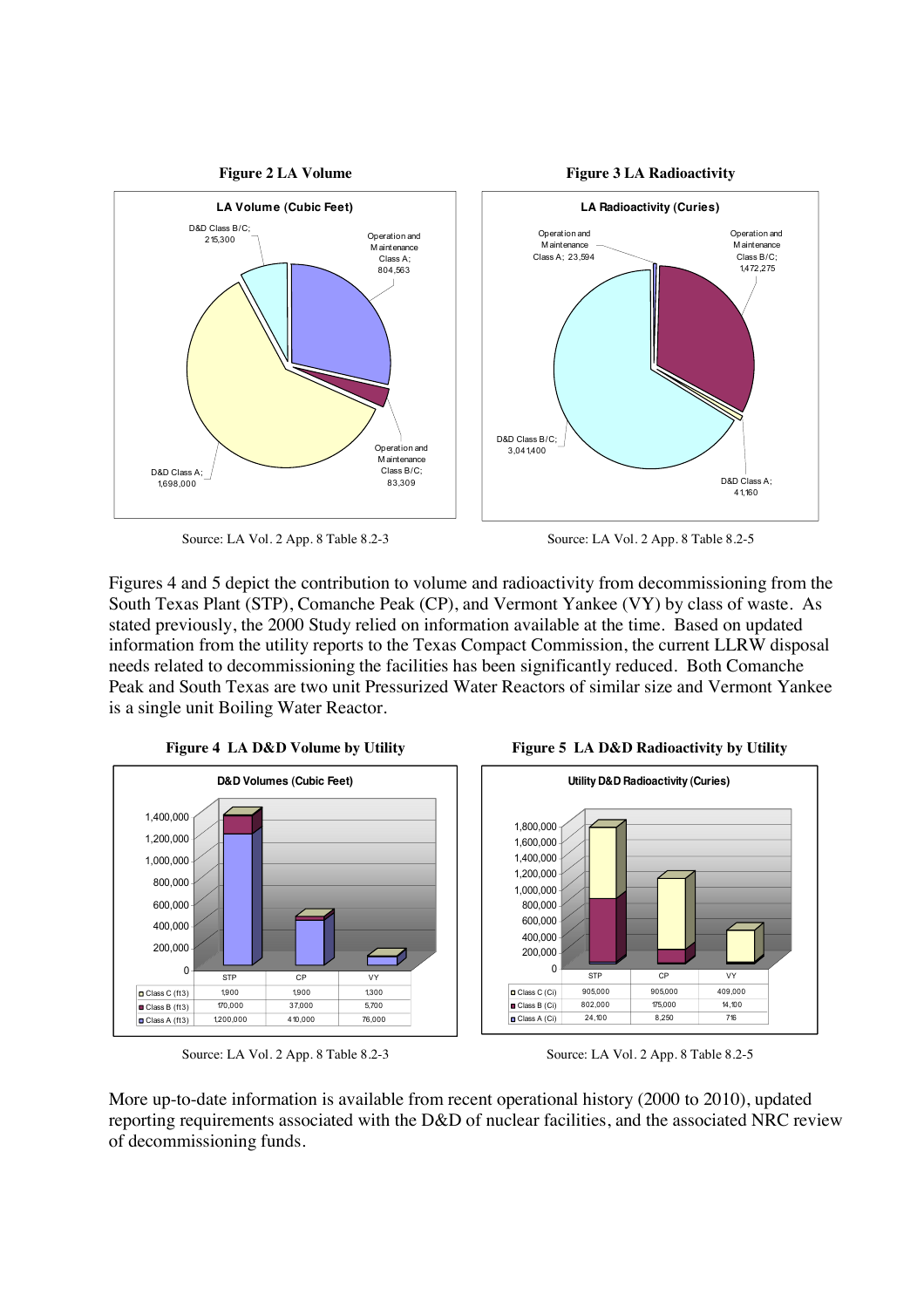The needs associated with other small compact generators, such as medical facilities, laboratories and manufacturing facilities also require updating; however, the proportion and effect of these updates have a much lower effect on the capacity needs assessment.

# **Updated Projections**

Waste Control Specialists has revisited the Texas Compact generator waste volume and radioactivity projections. Our updated analysis indicates that the volumes and activities estimated in the 2000 study are overestimated based on the current state of the art in radioactive waste management.

The updated information is the result of evaluating several sources that maintain more current LLRW disposal information. The most significant sources of new information are the more robust information provided directly from the Texas Compact utility generators, analysis of data maintained by the U.S. Department of Energy Manifest Information Management System (MIMS) database, and updated decommissioning reports from the Texas Compact utilities that was also provided to the NRC.

# **Key Assumptions for the Analysis Update**

Several key assumptions and processes apply in the conduct of this analysis update. They are:

- 1. Utility operations and maintenance waste types and volumes are revised based upon updates from the three Texas Compact utilities. Consistent with the LA, disposal volumes are used as the most appropriate measure of disposal capacity needed.
- 2. All five reactors are assumed to be operational until 2030 at which time they all shutdown and begin prompt decommissioning over the next 15 years.
- 3. This analysis update represents the most conservative case for both volume and radioactivity.
- 4. Decommissioning projections:
	- a. Vermont Yankee (VY), South Texas Plant (STP) and Comanche Peak (CP) projected volumes are based on 2009 information provided by the utilities to the Texas Compact Commission. VY volumes have significantly increased over the 2000 Study. STP volumes are significantly reduced, and along with CP volumes are consistent with the guidance in the NRC Standard Review Plan for Decommissioning Cost Estimates for Nuclear Power Reactors (NUREG-1713). Significant advances have been made with the completion of decommissioning of the first reactors during the last ten years. This actual decommissioning experience has been incorporated in the NRC guidance, representing a much more realistic and consistent expectation versus the 2000 Study.
	- b. These updates result in higher waste volumes from VY, slightly reduced volumes from CP, and significantly reduced volumes from STP decommissioning as compared to the LA.
- 5. Volumes and activity attributed to non-utility generators have not been changed in this updated projection as the original information appears consistent with historical data and no detailed updates are available.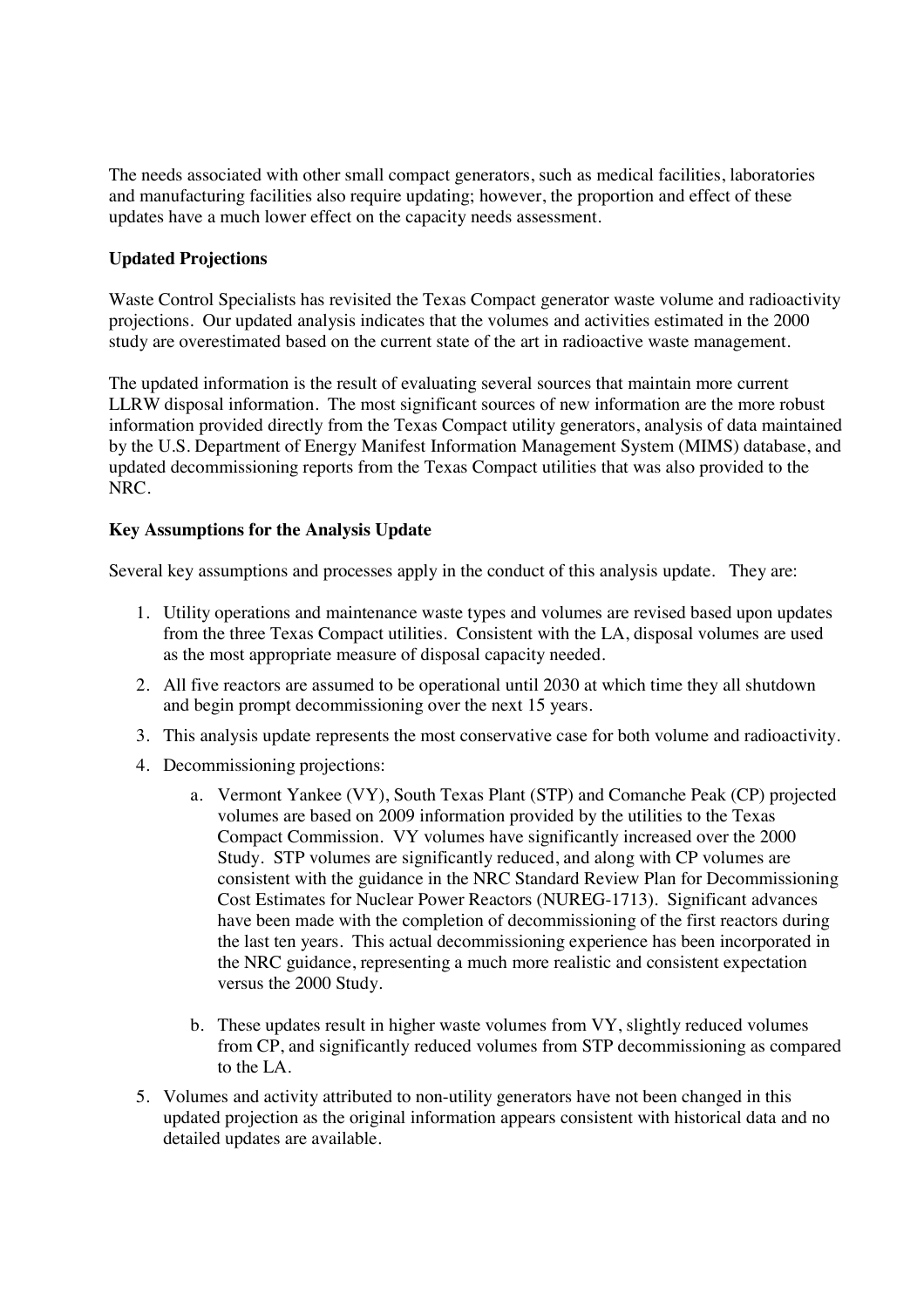- 6. Two significant changes drive the updates to the radioactive source term (curies) requirements of the Texas Compact generators:
	- a. Approximately 2,500 cubic feet waste was projected by the LA in the first 3 years of CWF operations with a corresponding 1.3 million curies. These waste volumes are replaced with current estimates from VY which are significantly reduced.
	- b. Almost 2,000,000 cubic feet and associated curies were projected in the LA from decommissioning. The utilities updated estimate reduced the volume by more than a factor of two with corresponding reductions in curies.

# **Variance from 2000 Study**

The total updated projected need for the analyzed 35-year life of the CWF from Texas Compact Generators is updated to an estimated 1.5 M cubic feet and 2.5 M curies under the most conservative assumptions. This is compared to the original estimated 35-year capacity of 2.8 M cubic feet and 4.6 M curies as analyzed in the LA. Data comparison for the LA and the 2010 update are presented in Attachments 1 and 2.

For the 15-year license term, the updated need for Texas Compact generators is 1.2 M cubic feet and 2.4 M curies with full decommissioning reserve. When compared to the existing license (2.3 M cubic feet and 3.9M curies), this results in about 1.1 M cubic feet and 1.5 M curies of unused capacity in the current license, allowing for full decommissioning reserve.

Figures 6 and 7 depict the required and unused volume and radioactivity by the class of waste and the generating activity based on the originally estimated 35 year capacity of 2.8 M cubic feet and 4.6 M curies.



Source: Compact Generator Analysis Update, 2009 TCC Reports



#### **Figure 6 Update Volume Figure 7 Update Radioactivity**

Source: DOE MIMS for Operational Waste, LA for D&D Waste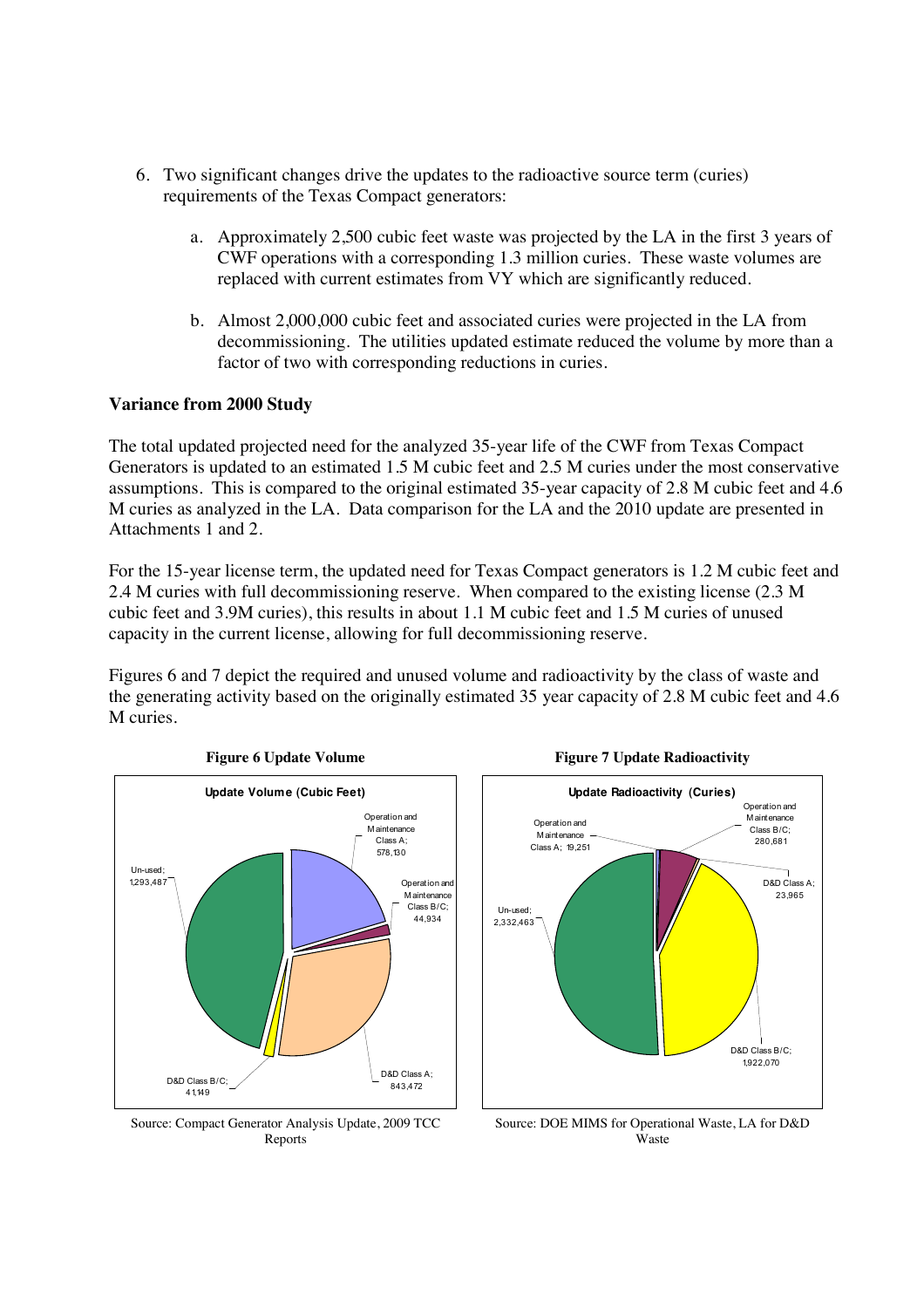## **Risk and Contingency**

Potential risk factors were identified that could result in variances with the updated projected volumes and radioactivity. The assumptions used in the disposal capacity update describe the current licensed operating life of STP and CP and assume that VY will operate an additional 20 years. The update also assumes decommissioning of all five currently operating Texas Compact reactors within the 35-year life of the CWF. This is the most conservative case that can be put forward to describe capacity needs during a 35-year life, which is the same life assumed by WCS in its license application. Additional operating and decommissioning volumes and curies from newly constructed reactors is not included because waste streams generated from new reactors were not considered at the time of the application, and decommissioning of the new units will happen well beyond the WCS license application term.

Several potential changes could effect the updated projections, resulting in positive variances of more volume and curies available for disposal. The possible changes are summarized below:

- 1. Continued nuclear industry trend of lower waste generation rates for both operational and decommissioning LLRW. All evidence supports the notion that small and large generators will continue to implement methods and technologies to reduce the amount of waste generated. **The effect would be increased capacity.**
- 2. License amendment or renewal requests. License amendments or renewals could allow more efficient disposal methods, expand physical capacity and allow additional radioactivity. **The net effect would be significant increased capacity.**
- 3. Use of actual data collected from active operations to perform modeling and analysis required by regulations. The actual volume and curies disposed will be tracked and used to continually update the models used to demonstrate protectiveness of the CWF to health, the environment, and the public. It is anticipated that the actual data will be more favorable than the assumptions in the LA due to the conservatism used to demonstrate protectiveness during the LA process. **The effect would be increased capacity**.
- 4. Decommissioning of the reactors is delayed as currently projected by each of the utilities. Two effects are probable. First, delay will allow decay of short lived isotopes and use less of the radioactive source term (curie limit) making additional curies available. Second, delay may extend the actual decommissioning past the 35 year life of the CWF. **The net effect would be increased capacity.**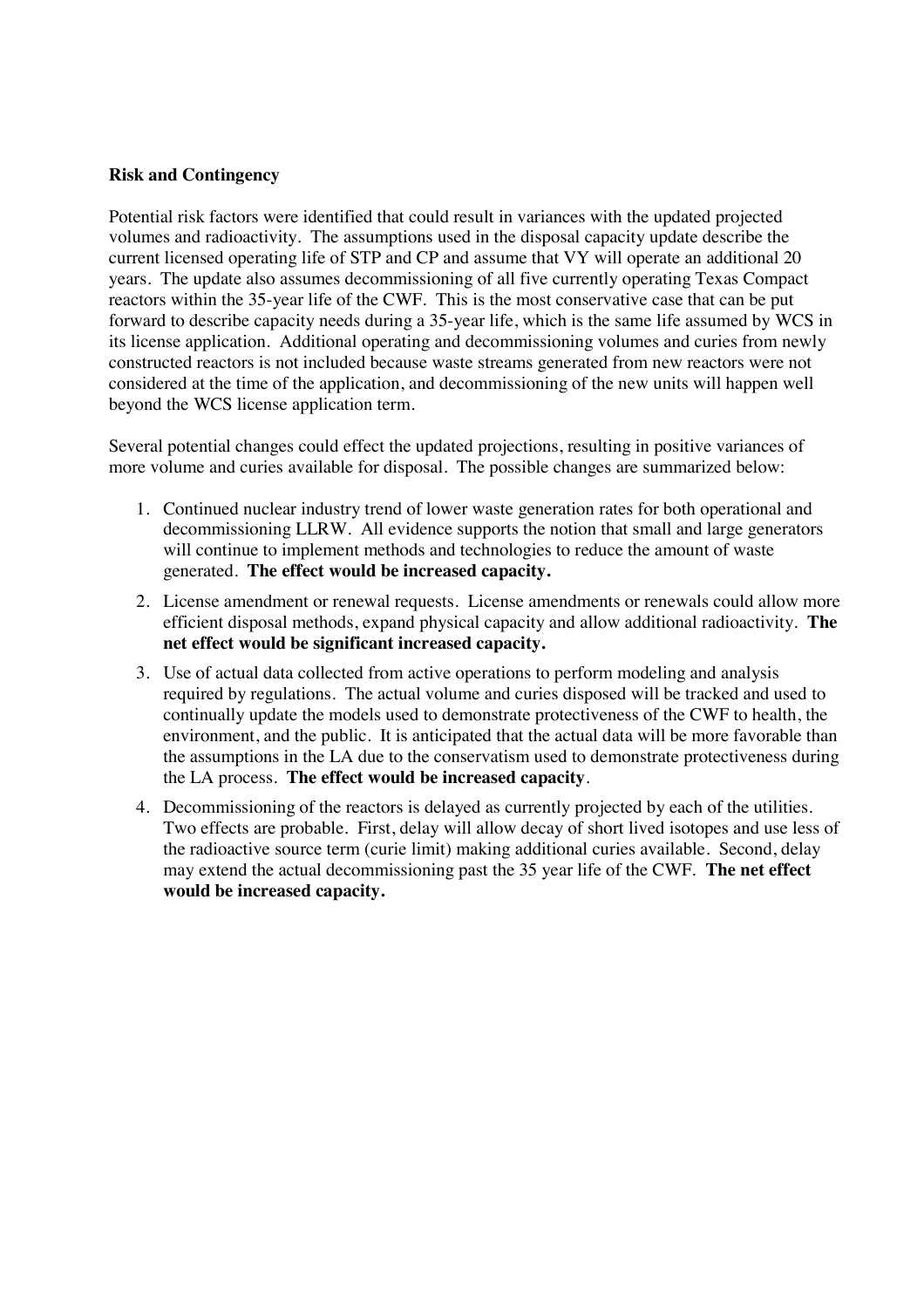Attachment 1

License Application and 2010 Update Volumes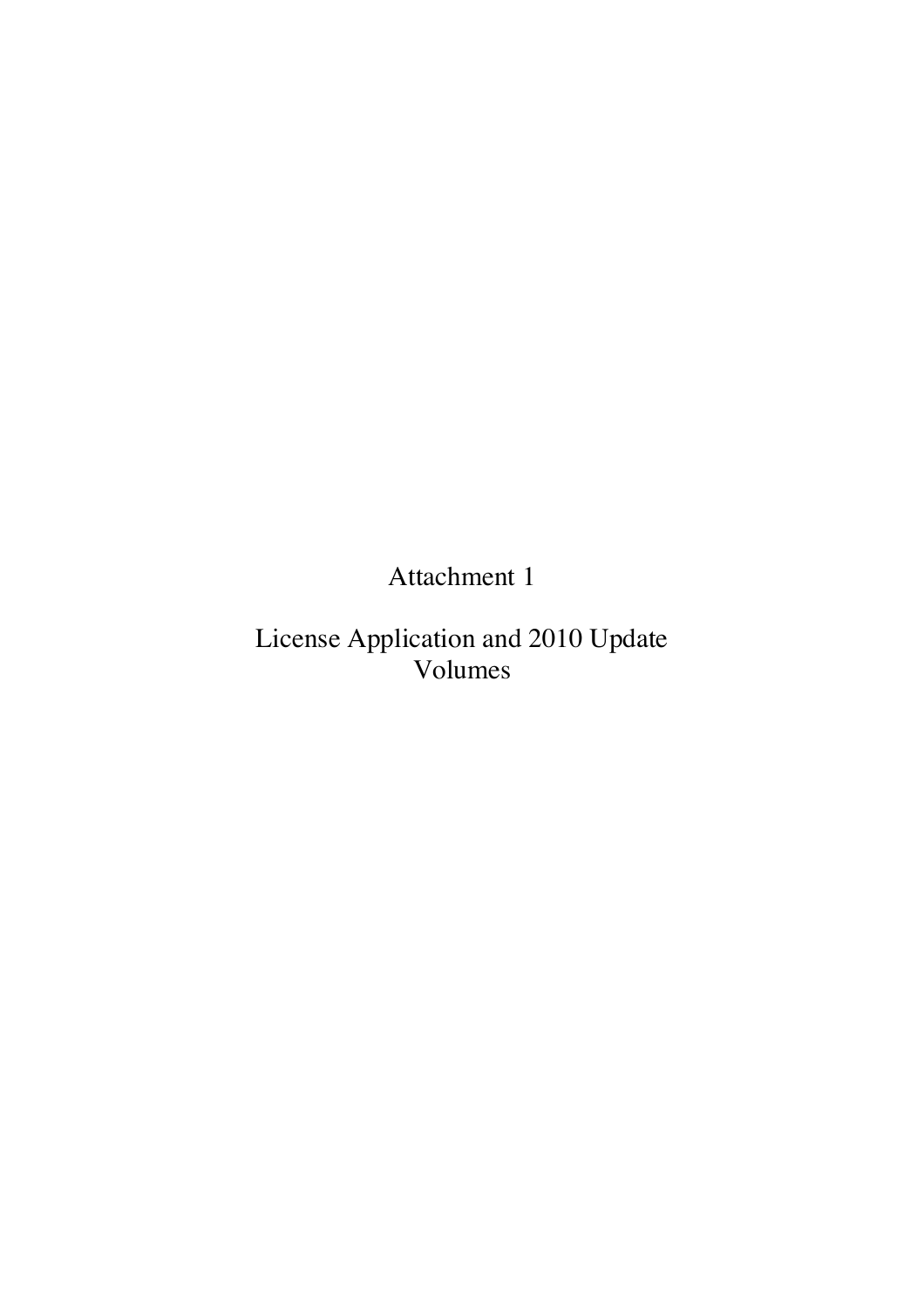|                   |                     |              |                  |         |         |         |            |            |               |            |            |            |        |        |        |        |        |        | <b>Annual Volumes In Application</b> |        |        |               |               |         |                    |               |               |         |        |        |        |        |        |       |       |                          |       |       |
|-------------------|---------------------|--------------|------------------|---------|---------|---------|------------|------------|---------------|------------|------------|------------|--------|--------|--------|--------|--------|--------|--------------------------------------|--------|--------|---------------|---------------|---------|--------------------|---------------|---------------|---------|--------|--------|--------|--------|--------|-------|-------|--------------------------|-------|-------|
| Generato<br>Class | Stream              | Class        | <b>TOTAL</b>     | 2010    | 2011    | 2012    | 2013       | 2014       | 2015          | 2016       | 2017       | 2018       | 2019   | 2020   | 2021   | 2022   | 2023   | 2024   | 2025                                 | 2026   | 2027   | 2028          | 2029          | 2030    | 2031               | 2032          | 2033          | 2034    | 2035   | 2036   | 2037   | 2038   | 2039   | 2040  | 2041  | 2042                     | 2043  | 2044  |
|                   | Non Utility ABSLIQD |              | 22,400           | 640     | 640     | 640     | 640        | 640        | 640           | 640        | 640        | 640        | 640    | 640    | 640    | 640    | 640    | 640    | 640                                  | 640    | 640    | 640           | 640           | 640     | 640                | 640           | 640           | 640     | 640    | 640    | 640    | 640    | 640    | 640   | 640   | 640                      | 640   | 640   |
| Non Utility       | <b>BIOWAST</b>      |              | 9,450            | 270     | 270     | 270     | 270        | 270        | 270           | 270        | 270        | 270        | 270    | 270    | 270    | 270    | 270    | 270    | 270                                  | 270    | 270    | 270           | 270           | 270     | 270                | 270           | 270           | 270     | 270    | 270    | 270    | 270    | 270    | 270   | 270   | 270                      | 270   | 270   |
| Non Utility       | <b>COTRASH</b>      |              | 33,600           | 960     | 960     | 960     | 960        | 960        | 960           | 960        | 960        | 960        | 960    | 960    | 960    | 960    | 960    | 960    | 960                                  | 960    | 960    | 960           | 960           | 960     | 960                | 960           | 960           | 960     | 960    | 960    | 960    | 960    | 960    | 960   | 960   | 960                      | 960   | 960   |
| Non Utility       | <b>HIGHACT</b>      |              | 5,600            | 160     | 160     | 160     | 160        | 160        | 160           | 160        | 160        | 160        | 160    | 160    | 160    | 160    | 160    | 160    | 160                                  | 160    | 160    | 160           | 160           | 160     | 160                | 160           | 160           | 160     | 160    | 160    | 160    | 160    | 160    | 160   | 160   | 160                      | 160   | 160   |
| Non Utility       | LOWASTE             |              | 6.300            | 180     | 180     | 180     | 180        | 180        | 180           | 180        | 180        | 180        | 180    | 180    | 180    | 180    | 180    | 180    | 180                                  | 180    | 180    | 180           | 180           | 180     | 180                | 180           | 180           | 180     | 180    | 180    | 180    | 180    | 180    | 180   | 180   | 180                      | 180   | 180   |
| Non Utility       | <b>NCTRASH</b>      |              | 87,500           | 2,500   | 2,500   | 2,500   | 2,500      | 2,500      | 2.500         | 2,500      | 2,500      | 2,500      | 2.500  | 2,500  | 2,500  | 2,500  | 2,500  | 2,500  | 2,500                                | 2,500  | 2,500  | 2,500         | 2,500         | 2,500   | 2,500              | 2,500         | 2,500         | 2,500   | 2,500  | 2,500  | 2,500  | 2,500  | 2,500  | 2,500 | 2,500 | 2,500                    | 2,500 | 2,500 |
| Non Utility       | <b>NCTRASH</b>      |              | 2,030            | 58      | 58      | 58      | 58         | 58         | 58            | 58         | 58         | 58         | 58     | 58     | 58     | 58     | 58     | 58     | 58                                   | 58     | 58     | 58            | 58            | 58      | 58                 | 58            | 58            | 58      | 58     | 58     | 58     | 58     | 58     | 58    | 58    | 58                       | 58    | 58    |
| Non Utility       | <b>SOURCES</b>      |              | 10.850           | 310     | 310     | 310     | 310        | 310        | 310           | 310        | 310        | 310        | 310    | 310    | 310    | 310    | 310    | 310    | 310                                  | 310    | 310    | 310           | 310           | 310     | 310                | 310           | 310           | 310     | 310    | 310    | 310    | 310    | 310    | 310   | 310   | 310                      | 310   | 310   |
| Non Utility       | SOURCES             |              | 2.065            | 59      | 59      | 59      | 59         | 59         | 59            | 59         | 59         | 59         | 59     | 59     | 59     | 59     | 59     | 59     | 59                                   | 59     | 59     | 59            | 59            | 59      | 59                 | 59            | 59            | 59      | 59     | 59     | 59     | 59     | 59     | 59    | 59    | 59                       | 59    | 59    |
| Non Utility       | SOURCES             |              | 4.550            | 130     | 130     | 130     | 130        | 130        | 130           | 130        | 130        | 130        | 130    | 130    | 130    | 130    | 130    | 130    | 130                                  | 130    | 130    | 130           | 130           | 130     | 130                | 130           | 130           | 130     | 130    | 130    | 130    | 130    | 130    | 130   | 130   | 130                      | 130   | 130   |
| Utility           | <b>CONFDSL</b>      |              | 36,000           | 12,000  | 12,000  | 12,000  |            |            |               |            |            |            |        |        |        |        |        |        |                                      |        |        |               |               |         |                    |               |               |         |        |        |        |        |        |       |       |                          |       |       |
| Utility           | <b>CONFDSL</b>      |              | 27,600           | 9,200   | 9.200   | 9.200   |            |            |               |            |            |            |        |        |        |        |        |        |                                      |        |        |               | $\sim$        |         |                    |               |               |         |        |        |        |        |        |       |       |                          |       |       |
| Utility           | <b>COTRASH</b>      |              | 54.480           | 14,000  | 14,000  | 14,000  | 4.700      | 470        | 470           | 470        | 470        | 470        | 470    | 470    | 470    | 470    | 470    | 470    | 470                                  | 470    | 470    | 240           | 240           | 240     | 240                | 240           |               |         |        |        |        |        |        |       |       |                          |       |       |
| Utility           | <b>DECONRS</b>      |              | 1.350            | 450     | 450     | 450     |            |            |               | $\sim$     | $\sim$     | $\sim$     |        |        |        |        |        |        |                                      |        |        |               | $\sim$        |         |                    |               |               |         |        |        |        |        |        |       |       |                          |       |       |
| Utility           | <b>FLDRFSL</b>      |              | 3,355            | 270     | 270     | 270     | 140        | 140        | 140           | 140        | 140        | 140        | 140    | 140    | 140    | 140    | 140    | 140    | 140                                  | 140    | 140    | 89            | 89            | 89      | 89                 | 89            |               |         |        |        |        |        |        |       |       |                          |       |       |
| Utility           | FPFILSL             | A            | 228              | 76      | 76      | 76      |            |            |               |            |            |            |        |        |        |        |        |        |                                      |        |        |               | $\sim$        |         |                    |               |               |         |        |        |        |        |        |       |       |                          |       |       |
| Utility           | FPFILSL             | C.           | 450              | 150     | 150     | 150     |            |            |               |            |            |            |        |        |        |        |        |        |                                      |        |        |               |               |         |                    |               |               |         |        |        |        |        |        |       |       |                          |       |       |
| Utility           | <b>NCTRASH</b>      |              | 498,500          | 53,000  | 53,000  | 53,000  | 20,000     | 20,000     | 20,000        | 20,000     | 20,000     | 20,000     | 20,000 | 20,000 | 20,000 | 20,000 | 20,000 | 20,000 | 20,000                               | 20,000 | 20,000 | 7,900         | 7,900         | 7,900   | 7,900              | 7,900         |               |         |        |        |        |        |        |       |       |                          |       |       |
| Utility           | <b>NFRCOMF</b>      | <sub>c</sub> | 2.550            | 850     | 850     | 850     |            |            |               |            |            |            |        |        |        |        |        |        |                                      |        |        |               | $\sim$        | $\sim$  |                    |               |               |         |        |        |        |        |        |       |       |                          |       |       |
| Utility           | <b>PROCFIL</b>      | C.           | 19,340           | 1,800   | 1,800   | 1,800   | 900        | 900        | 900           | 900        | 900        | 900        | 900    | 900    | 900    | 900    | 900    | 900    | 900                                  | 900    | 900    | 88            | 88            | 88      | 88                 | 88            |               |         |        |        |        |        |        |       |       |                          |       |       |
| Utility           | <b>RWCUPRS</b>      | B            | 174              | 58      | 58      | 58      |            |            |               |            |            |            |        |        |        |        |        |        |                                      |        |        | $\sim$        | $\sim$        | $\sim$  | $\sim$ 10 $\sigma$ | $\sim$        |               |         |        |        |        |        |        |       |       |                          |       |       |
| Utility           | <b>RWDMRES</b>      |              | 11,550           | 1.100   | 1.100   | 1,100   | 420        | 420        | 420           | 420        | 420        | 420        | 420    | 420    | 420    | 420    | 420    | 420    | 420                                  | 420    | 420    | 390           | 390           | 390     | 390                | 390           |               |         |        |        |        |        |        |       |       |                          |       |       |
| Utility           | <b>RWDMRES</b>      | - B          | 24.550           | 2.200   | 2.200   | 2.200   | 1 100      | 1 100      |               | 100        | 100        | 1.100      | .100   |        |        | 1.100  | 1,100  | .100   | 1.100                                | 1.100  | 1,100  | 290           | 290           | 290     | 290                | 290           |               |         |        |        |        |        |        |       |       |                          |       |       |
| Utility           | <b>SSYSRES</b>      |              | 23,400           | 2.300   | 2.300   | 2.300   | $100 -$    | 1.100      | 100           | .100       | 100        | 1.100      | .100   | 1.100  |        | 1,100  | 1,100  | 1,100  | 1.100                                | 1.100  | 1,100  |               |               |         |                    |               |               |         |        |        |        |        |        |       |       |                          |       |       |
| Utility           | D&D                 |              | 1,698,000        |         |         |         | 13.000     | 13,000     | 13.000        | 13,000     | 13,000     | 13,000     |        |        |        |        |        |        |                                      |        |        | 170,000       | 70.000        | 170,000 | 220,000            | 220,000       | 20.000        | 220,000 | 46,000 | 46,000 | 46,000 | 46,000 | 46,000 |       |       | $\overline{\phantom{a}}$ |       |       |
| Utility           | D&D<br>D&D          | - C          | 210,200<br>5,100 |         |         |         | 950<br>220 | 950<br>220 | 950           | 950<br>220 | 950<br>220 | 950<br>220 |        |        |        |        |        |        |                                      |        |        | 24,000<br>270 | 24,000<br>270 | 24,000  | 28,000             | 28,000<br>480 | 28,000<br>480 | 28,000  | 4,100  | 4,100  | 4,100  | 4,100  | 4.100  |       |       |                          |       |       |
| Utility           | <b>TOTAL</b>        |              |                  |         |         |         | 47.797     |            | 220<br>43.567 |            |            |            |        |        |        |        |        |        |                                      |        |        |               |               | 270     | 480                |               |               | 480     | 210    | 210    | 210    | 210    | 210    |       |       |                          |       |       |
|                   |                     |              | 2,801,172        | 102,721 | 102,721 | 102,721 |            | 43,567     |               | 43,567     | 43.567     | 43,567     | 29.397 | 29.397 | 29.397 | 29.397 |        | 29.397 |                                      |        |        | 208.534       | 208,534       | 208,534 | 262.744            | 262,744       | 253.747       | 253.747 | 55,577 | 55.577 | 55.577 | 55,577 | 55.577 | 5.267 | 5,267 | 5,267                    | 5,267 | 5,267 |

|                     |                     |       |           |       |        |                  |                                   |           |       |        |        |        |        |                             |        |                          |        |                |        |        |                          | 2010 Annual Volume Update With Decommissioning Volumes |        |                          |                          |                          |        |        |            |        |        |        |        |        |                  |        |        |                  |
|---------------------|---------------------|-------|-----------|-------|--------|------------------|-----------------------------------|-----------|-------|--------|--------|--------|--------|-----------------------------|--------|--------------------------|--------|----------------|--------|--------|--------------------------|--------------------------------------------------------|--------|--------------------------|--------------------------|--------------------------|--------|--------|------------|--------|--------|--------|--------|--------|------------------|--------|--------|------------------|
| Generator           |                     |       |           |       |        |                  |                                   |           |       |        |        |        |        |                             |        |                          |        |                |        |        |                          |                                                        |        |                          |                          |                          |        |        |            |        |        |        |        |        |                  |        |        |                  |
| Class               | Stream              | Class | TOTAL     | 2010* | 2011** | 2012             |                                   | 2013 2014 | 2015  | 2016   | 2017   | 2018   | 2019   | 2020                        | 2021   | 2022                     | 2023   | 2024           | 2025   | 2026   | 2027                     | 2028                                                   | 2029   | 2030                     | 2031                     | 2032                     | 2033   | 2034   | 2035       | 2036   | 2037   | 2038   | 2039   | 2040   | 2041             | 2042   | 2043   | 2044             |
| Non Utility ABSLIQD |                     |       | 21,760    |       | 640    | 640              | 640                               | 640       | 640   | 640    | 640    | 640    | 640    | 640                         | 640    | 640                      | 640    | 640            | 640    | 640    | 640                      | 640                                                    | 640    | 640                      | 640                      | 640                      | 640    | 640    | 640        | 640    | 640    | 640    | 640    | 640    | 640 <sub>1</sub> | 640    | 640    | 640              |
| Non Utility         | <b>BIOWAST</b>      |       | 9,180     |       | 270    | 270              | 270                               | 270       | 270   | 270    | 270    | 270    | 270    | 270                         | 270    | 270                      | 270    | 270            | 270    | 270    | 270                      | 270                                                    | 270    | 270                      | 270                      | 270                      | 270    | 270    | 270        | 270    | 270    | 270    | 270    | 270    | 270              | 270    | 270    | 270              |
| Non Utility         | <b>COTRASH</b>      |       | 32,640    |       | 960    | 960              | 960                               | 960       | 960   | 960    | 960    | 960    | 960    | 960                         | 960    | 960                      | 960    | 960            | 960    | 960    | 960                      | 960                                                    | 960    | 960                      | 960                      | 960                      | 960    | 960    | 960        | 960    | 960    | 960    | 960    | 960    | 960              | 960    | 960    | 960              |
| Non Utility HIGHACT |                     |       | 5.440     |       | 160    | 160              | 160                               | 160       |       | 160    | 160    | 160    | 160    | 160                         | 160    | 160                      | 160    | 160            | 160    | 160    | 160                      | 160                                                    | 160    | 160                      | 160                      | 160                      | 160    | 160    | 160        | 160    | 160    | 160    | 160    | 160    | 160              | 160    | 160    | 160              |
| Non Utility         | .OWASTE             |       | 6,120     |       | 180    | 180              | 180                               | 180       |       |        |        |        |        |                             |        | 180                      |        | 180            | 180    | 180    | 180                      | 180                                                    |        | 180                      | 180                      | 180                      | 180    | 180    | 180        | 180    | 180    | 180    | 180    | 180    | 180              | 180    | 180    | 180              |
| Non Utility NCTRASH |                     |       | 85,000    |       | 2,500  | 2,500            | 2,500                             | 2,500     | 2,500 | 2,500  | 2,500  | 2,500  | 2,500  | 2,500                       | 2,500  | 2,500                    | 2,500  | 2,500          | 2,500  | 2,500  | 2,500                    | 2,500                                                  | 2,500  | 2,500                    | 2,500                    | 2,500                    | 2,500  | 2,500  | 2,500      | 2,500  | 2,500  | 2,500  | 2,500  | 2,500  | 2,500            | 2,500  | 2,500  | 2,500            |
| Non Utility         | <b>NCTRASH</b>      |       | 1,972     |       | 58     | 58 <sup>1</sup>  | 58                                |           |       |        | 58     | 58     | 58     | -58                         | 58     | 58                       | 58     | 58             | 58     | 58     | 58                       | 58                                                     | 58     | 58                       | 58                       | -58                      | 58     | 58     | 58         | 58     | 58     | 58     | 58     | 58     | 58               | 58     | 58     | 58 <sup>1</sup>  |
| Non Utility         | <b>ISOURCES</b>     |       | 10.540    |       | 310    | 310 <sup>1</sup> | 310                               | 310       | 310   | 310    | 310    | 310    | 310    | 310                         |        | 310                      |        | 310            |        | 310    |                          | 310                                                    | 310    | 310                      | 310                      | 310                      | 310    | 310    | 310        | 310    | 310    | 310    | 310    | 310    | 310              | 310    | 310    | 310              |
|                     | Non Utility SOURCES |       | 2,006     |       | 59     | 59               | 59                                | 59        | 59    | 59     | 59     | 59     | 59     | 59                          | 59     | 59                       | 59     | 59             | 59     | 59     | 59                       | 59                                                     | 59     | 59                       | 59                       | 59                       | 59     | 59     | 59         | 59     | 59     | 59     | 59     | 59     | 59               | 59     | 59     | 59               |
|                     | Non Utility SOURCES |       | 4,420     |       | 130    | 130              | 130                               | 130       | 130   | 130    | 130    | 130    | 130    | 130                         | 130    | 130                      | 130    | 130            | 130    | 130    | 130                      | 130                                                    | 130    | 130                      | 130                      | 130                      | 130    | 130    | 130        | 130    | 130    | 130    | 130    | 130    | 130              | 130    | 130    | 130 <sub>1</sub> |
| Utility             | <b>CONFDSL</b>      |       | 3,841     |       | 549    | 3,292            |                                   |           |       |        |        |        |        |                             |        | $\overline{\phantom{a}}$ |        | $\overline{a}$ |        |        |                          |                                                        |        | $\overline{\phantom{a}}$ |                          |                          | $\sim$ |        | $\sim$     |        |        |        |        |        |                  |        |        |                  |
| Utility             | CONFDSL             |       | 2,945     |       | 421    | 2,524            |                                   |           |       |        |        |        |        |                             |        |                          |        |                |        |        |                          |                                                        |        | $\sim$                   | $\sim$                   |                          |        |        |            |        |        |        |        |        |                  |        |        |                  |
| Utility             | COTRASH             |       | 14,540    |       | 640    | 3,841            | 3,607                             | 473       | 480   | 378    | 378    | 378    | 378    | 378                         | 378    | 378                      | 378    | 367            | 367    | 367    | 367                      | 503                                                    | 503    |                          |                          |                          |        |        |            |        |        |        |        |        |                  |        |        |                  |
| Utility             | DECONRS             |       | 144       |       | 21     | 123              |                                   |           |       |        |        |        |        |                             |        | $\sim$                   | $\sim$ | $\sim$         | $\sim$ |        |                          |                                                        |        | $\sim$                   | $\sim$                   | $\sim$                   | $\sim$ |        | $\sim$     |        |        |        |        |        |                  |        |        |                  |
| Utility             | <b>FLDRFSL</b>      |       | 2,189     |       | 12     | 74               | 107                               | 141       |       | 113    |        |        |        |                             |        | 113                      |        | 109            | 109    | 109    | 109                      | 187                                                    | 187    | $\sim$                   | $\overline{\phantom{a}}$ | $\overline{\phantom{a}}$ | $\sim$ | $\sim$ | $\sim$ $-$ |        |        |        |        |        |                  |        |        |                  |
| Utility             | FPFILSL             |       | -24       |       |        | 21 <sup>1</sup>  |                                   |           |       |        |        |        |        |                             |        |                          |        |                |        |        |                          |                                                        |        |                          |                          |                          |        |        |            |        |        |        |        |        |                  |        |        |                  |
| Utility             | FPFILSL             |       | 48        |       |        |                  |                                   |           |       |        |        |        |        |                             |        |                          |        |                |        |        |                          |                                                        |        |                          |                          |                          |        |        |            |        |        |        |        |        |                  |        |        |                  |
| Utility             | <b>NCTRASH</b>      |       | 297,155   |       | 2,423  |                  | 14,540   15,349   20,134   20,407 |           |       | 16,080 | 16,080 | 16,080 |        | 16,080 16,080 16,080 16,080 |        |                          | 16,080 | 15,634         |        |        | 15,634   15,634   15,634 | 16,563                                                 | 16,563 | $\sim$                   | $\sim$                   |                          | $\sim$ |        |            |        |        |        |        |        |                  |        |        |                  |
| Utility             | NFRCOMP             |       | 272       |       | 39     | 233              |                                   |           |       |        |        |        |        |                             |        |                          |        |                |        |        |                          |                                                        |        |                          |                          |                          |        |        |            |        |        |        |        |        |                  |        |        |                  |
| Utility             | <b>PROCFIL</b>      |       | 12,063    |       | 82     | 494              | 691                               | 906       | 918   | 724    | 724    | 724    | 724    | 724                         | 724    | 724                      | 724    | 704            | 704    | 704    | 704                      | 184                                                    | 184    |                          | $\sim$                   |                          | $\sim$ |        |            |        |        |        |        |        |                  |        |        |                  |
| Utility             | <b>RWCUPRS</b>      |       | 19        |       |        | 16 <sup>1</sup>  |                                   |           |       |        |        |        |        |                             |        |                          |        |                |        |        |                          |                                                        |        | $\sim$                   | $\sim$                   |                          | $\sim$ |        | $\sim$     |        |        |        |        |        |                  |        |        |                  |
| Utility             | <b>RWDMRES</b>      |       | 7,176     |       | 50     | 302              | 322                               | 423       | 429   | 338    | 338    | 338    | 338    | 338                         | 338    | 338                      | 338    | 328            | 328    | 328    | 328                      | 818                                                    | 818    |                          |                          |                          |        |        |            |        |        |        |        |        |                  |        |        |                  |
| Utility             | RWDMRES             |       | 15,509    |       | 101    | 604              | 844                               | 1.107     | 1.122 | 884    | 884    | 884    | 884    | 884                         | 884    | 884                      | 884    | 860            | 860    | 860    | 860                      | 608                                                    | 608    |                          | $\sim$                   |                          |        |        |            |        |        |        |        |        |                  |        |        |                  |
| Utility             | <b>SSYSRES</b>      |       | 14,325    |       | 105    | 631              | 844                               | 1,107     | 1.122 | 884    | 884    | 884    | 884    | 884                         | 884    | 884                      | 884    | 860            | 860    | 860    | 860                      | $\sim$                                                 |        |                          |                          |                          |        |        |            |        |        |        |        |        |                  |        |        |                  |
| <b>Utility</b>      | D&D.                |       | 843,472   |       |        |                  |                                   |           |       |        |        |        |        |                             |        |                          |        | $\sim$         |        |        |                          |                                                        |        | 65,352                   | 65,352                   | 65,352                   | 65,352 | 65,352 | 61,804     | 61,804 | 61,804 | 61,804 | 61,804 | 41,538 | 41,538           | 41,538 | 41,538 | 41,538           |
| Utility             | D&D                 |       | 37,935    |       |        |                  |                                   |           |       |        |        |        |        |                             |        | $\sim$                   |        | $\sim$         |        |        |                          |                                                        |        | 814                      | 814                      | 814                      | 814    | 814    | 1,698      | 1,698  | 1,698  | 1,698  | 1,698  | 5,075  | 5,075            | 5,075  | 5,075  | 5,075            |
| Utility             | D&D                 |       | 3,214     |       |        |                  |                                   |           |       |        |        |        |        |                             |        |                          |        |                |        |        |                          |                                                        |        | 115                      | 115                      | 115                      | 115    | 115    | 344        | 344    | 344    | 344    | 344    | 184    | 184              | 184    | 184    | 184              |
|                     | <b>TOTAL</b>        |       | 1,433,947 |       | 9,723  |                  | 32,003   27,032   29,559   29,888 |           |       | 24,667 | 24,667 | 24,667 | 24,667 | 24,667                      | 24,667 | 24,667                   | 24.667 | 24.130         |        | 24,130 | 24.130                   | 24.130                                                 | 24,130 | 71,548                   | 71,548                   | 71,548                   | 71,548 | 71,548 | 69,113     | 69,113 | 69.113 | 69.113 | 69,113 | 52.064 | 52.064           | 52.064 | 52,064 | 52,064           |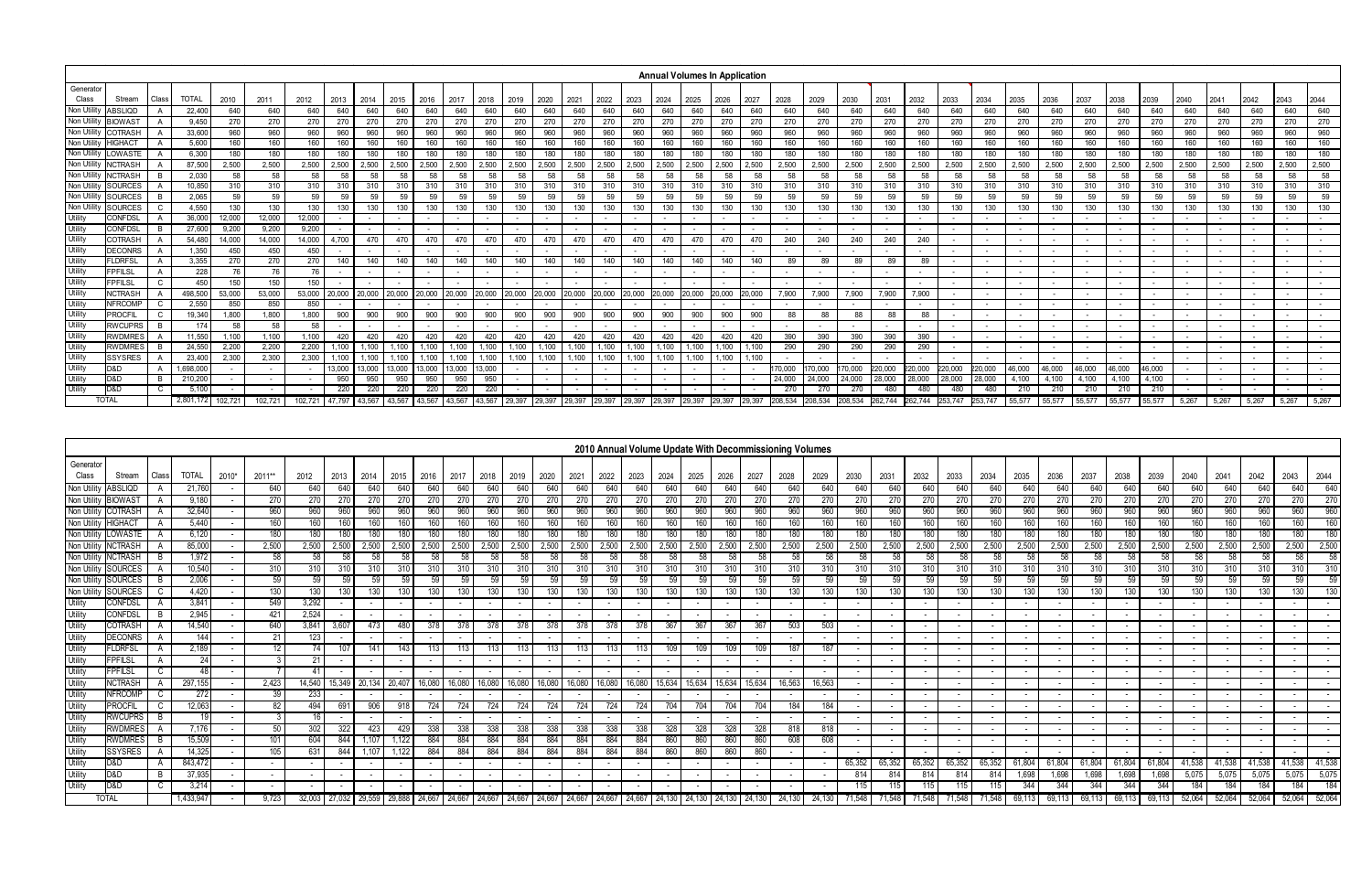Attachment 2

License Application and 2010 Update Radioactivity Detail